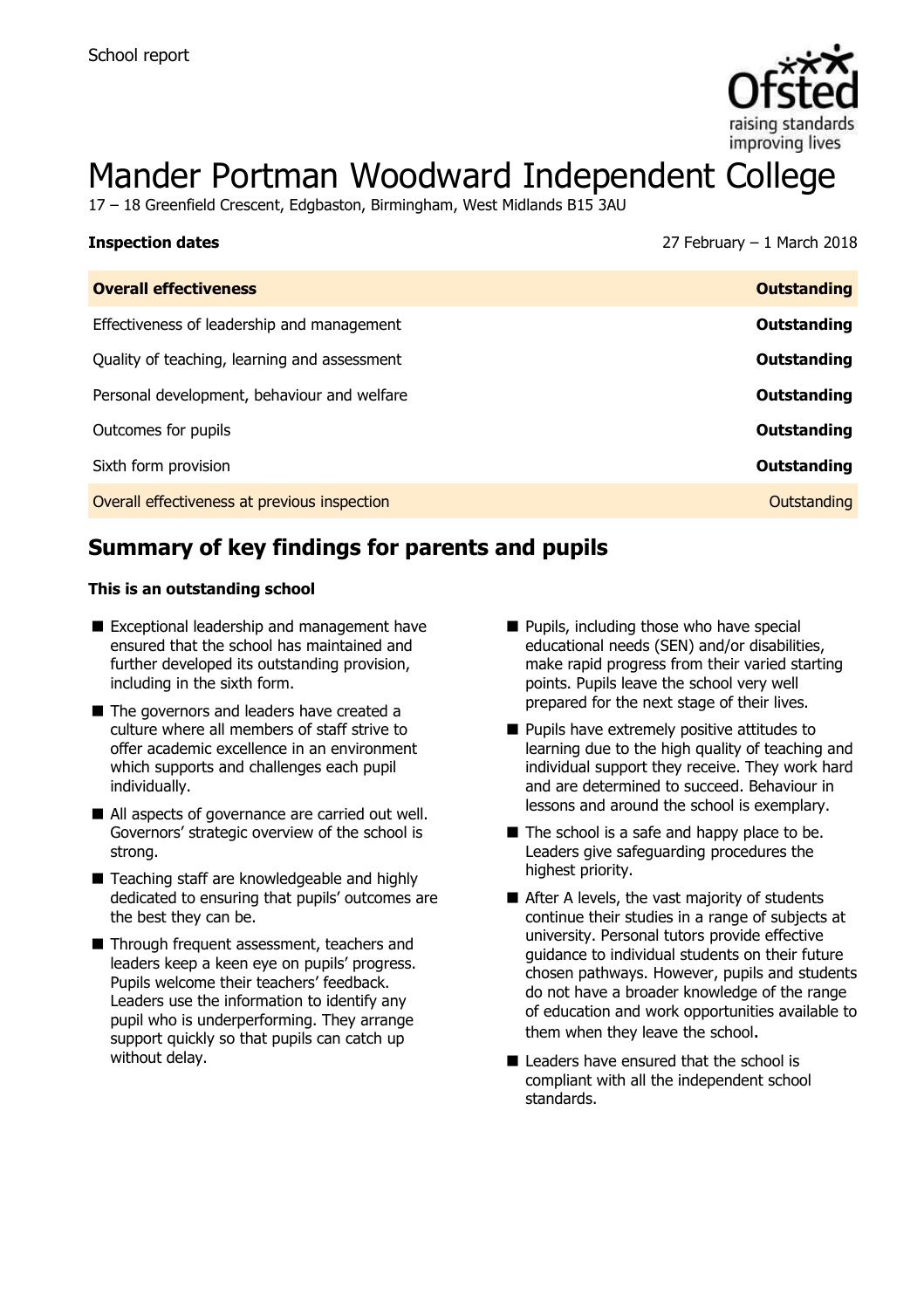

#### **Compliance with regulatory requirements**

The school meets the requirements of the schedule to the Education (Independent School Standards) Regulations 2014 ('the independent school standards') and associated requirements.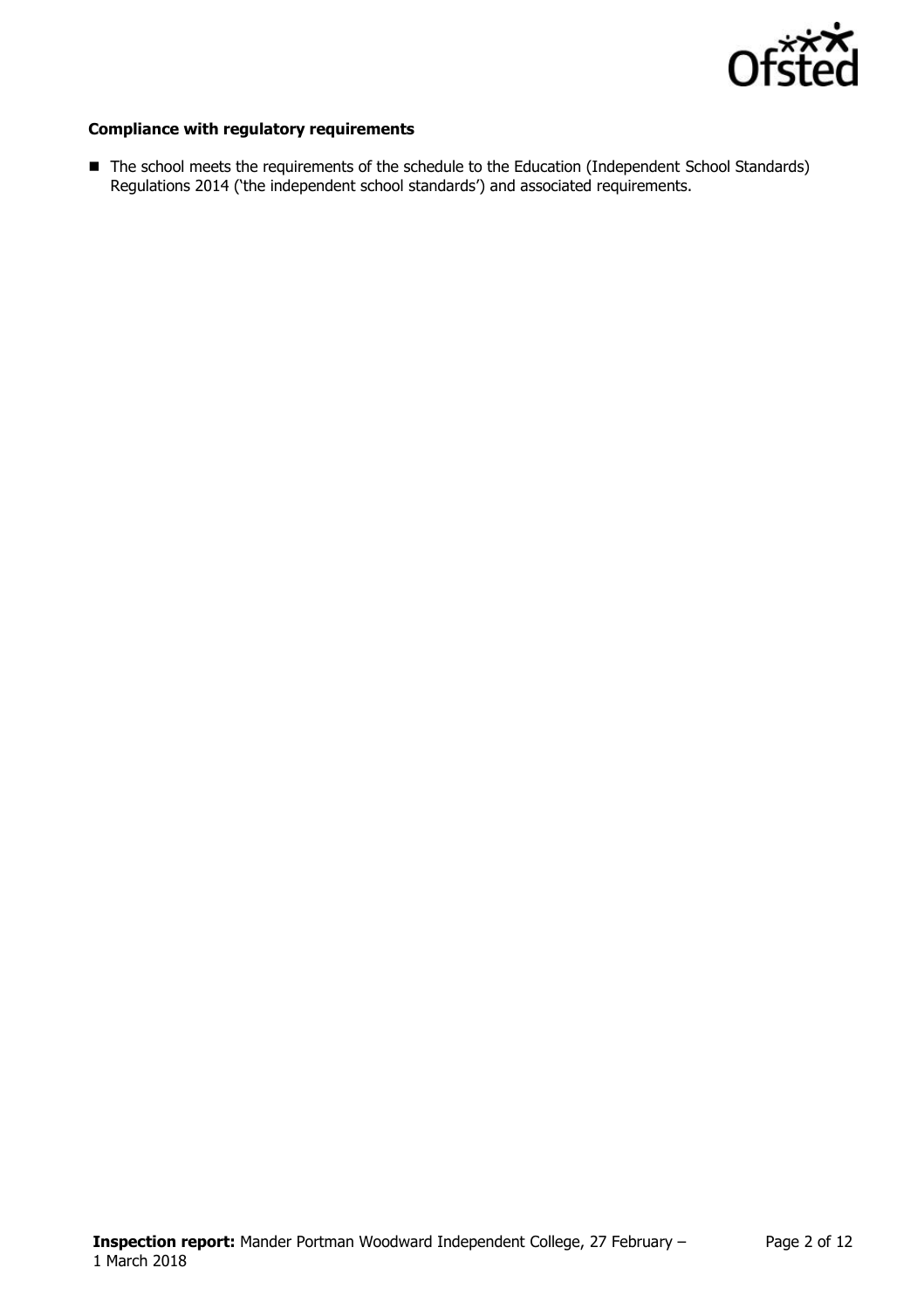

# **Full report**

### **What does the school need to do to improve further?**

**Ensure that all pupils and students have a broader knowledge of the range of education** and work opportunities available to them when they leave school.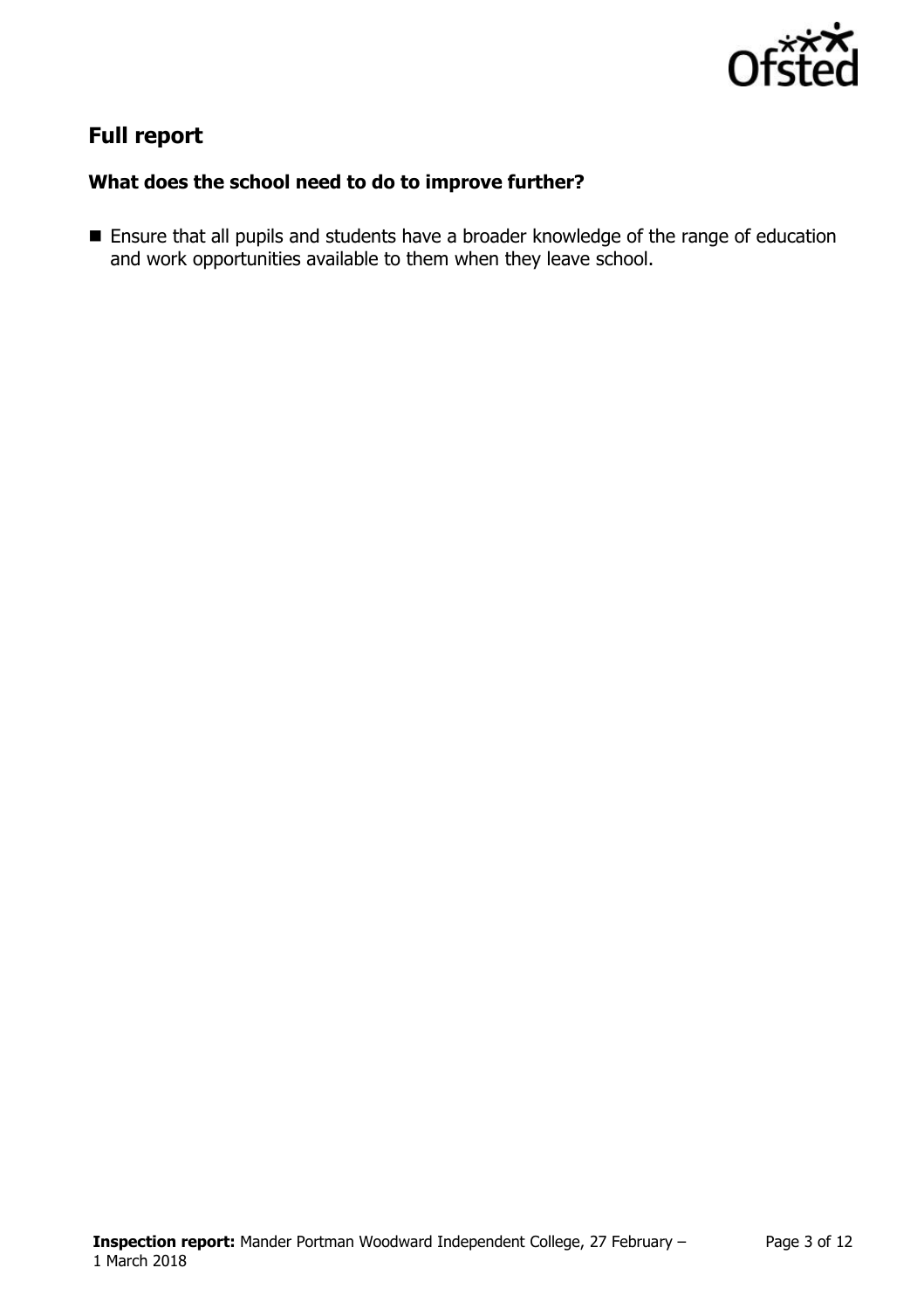

# **Inspection judgements**

#### **Effectiveness of leadership and management COUNGITY COUNTS OUTSTANDING**

- The principal and the senior leadership team are ambitious for their pupils. Their collective experience and expertise ensure that the school benefits from leadership and management of the highest quality. They have made certain that the independent school standards are met. Governors rigorously performance manage the work of senior leaders.
- Members of staff feel valued and morale is high. They reflect on their teaching and share good practice. Professional development is a high priority, and staff benefit from ongoing training in safeguarding. There is a strong focus on ensuring that teaching meets the different needs of pupils and students within the school, including international students and those with SEN and/or disabilities.
- Leaders track and monitor pupils' progress very effectively. On entry, leaders collect information about pupils' previous learning and pupils are assessed to establish their knowledge and skills. Staff set individual targets for each pupil. Teachers and leaders frequently assess pupils, and teachers use this to track pupils' progress and ensure that pupils receive support quickly and appropriately when it is required.
- Leaders are aspirational for pupils and students in the sixth form and are committed to providing an environment in which they thrive and achieve their full potential. This helps them to develop their independence and maturity, learn to take responsibility for themselves and develop a wide sense of their role within the community.
- Leaders and staff provide pupils with high-quality pastoral care. This is particularly effective in helping those who have had poor educational experiences previously. As a result, pupils settle quickly into the school, follow expected routines and work conscientiously to succeed in their learning.
- Leaders and those responsible for governance understand the school's strengths and next steps. Self-evaluation is strong and plans for development are clear and accurate.
- The curriculum offers an extensive range of GCSE and A-level options. Social, moral, spiritual and cultural education takes place in personal education lessons and is also threaded through the curriculum. In a French lesson, the pupils discussed how Easter was celebrated in France, which led on to a discussion and comparison with religious festivals in the Muslim religion. Through taught courses, extra-curricular activities and pastoral support, pupils learn to respect each other, including those with protected characteristics.
- Leaders and teachers work very effectively with parents and carers. Parents are encouraged to come into the school and the principal and other staff always make time to discuss any issues or queries they may have. Although there is a suitable complaints policy, no complaints have been recorded, which is a result of the open communication between staff and parents.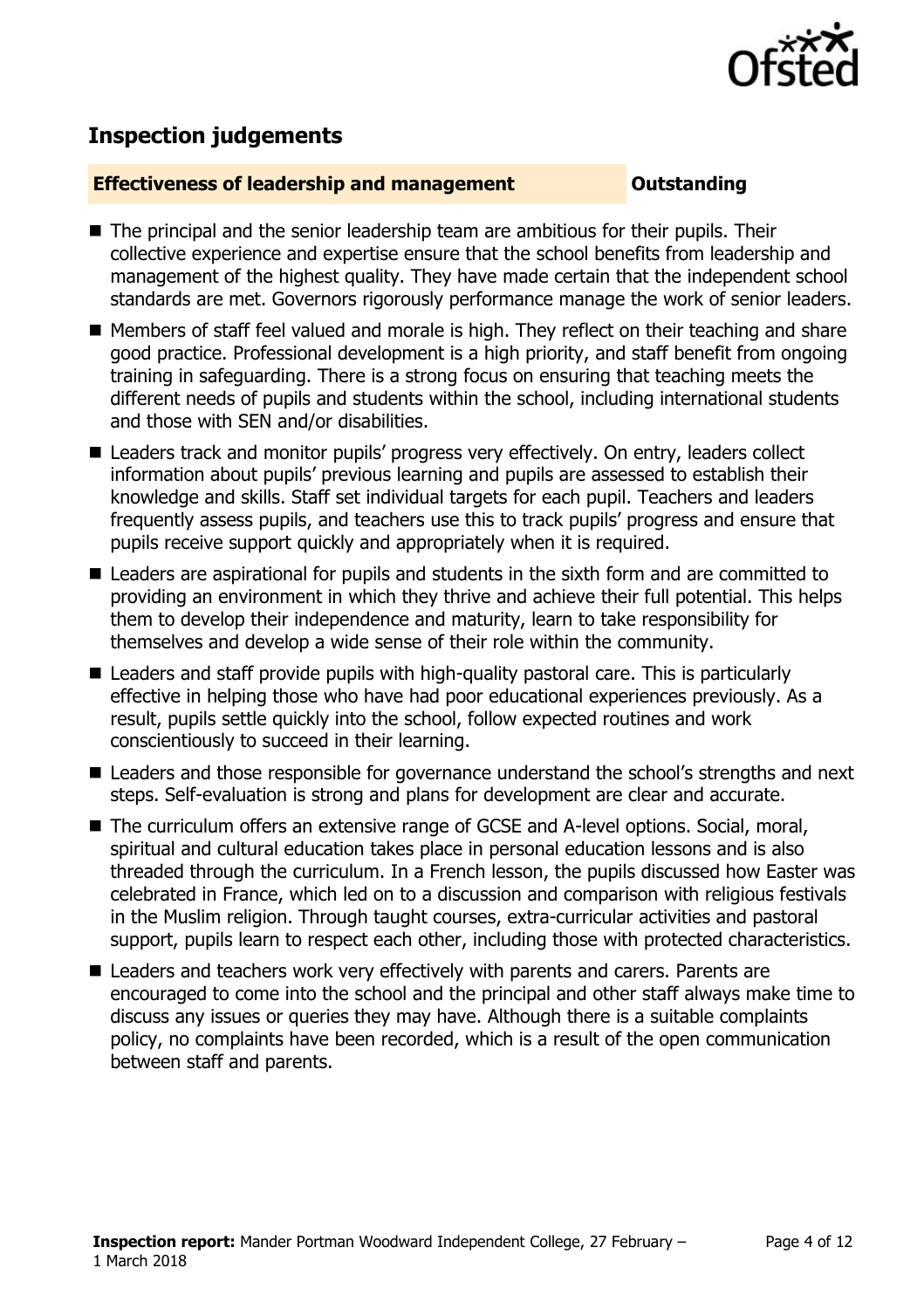

#### **Governance**

- Governance is strong. Governors have oversight of three schools across the country; they visit each centre regularly. Board meetings take place consistently and leaders are challenged and supported effectively in all key areas, for example teaching and learning, progress, performance, equality of opportunity, safeguarding, special educational needs provision and health and safety.
- Governors understand their roles and responsibilities well and work with senior leaders effectively. This ensures that the school is a harmonious place, where pupils feel safe and staff work with energy and enthusiasm.

### **Safeguarding**

- The arrangements for safeguarding are strong. The school complies with all elements of the independent school standards regarding the safety of pupils, including publishing a suitable safeguarding policy on its website. The designated safeguarding lead is highly effective in his oversight of safeguarding.
- Staff are well trained and confident in their safeguarding role. Staff are trained each year and receive updates on a regular basis, which have included information on child sexual exploitation, e-safety and radicalisation.
- Staff are vigilant and ensure that the safeguarding of pupils and students in the sixth form is a top priority. They say they know every pupil well and know what to do if they notice anything untoward.
- **Pupils also know what to do and whom to speak to if they have any concerns.**

#### **Quality of teaching, learning and assessment <b>COUNG COUNTS COUNTS AND** Outstanding

- Strong and respectful relationships between students and staff ensure that classrooms are productive places. The teaching of small groups of pupils allows teachers to plan and deliver individualised learning which has an excellent impact on progress.
- **Inspectors observed high-quality teaching, learning and assessment, with the impact of** this over time clearly evident in pupils' outcomes. Pupils are challenged to improve. Teachers' questioning skills are highly developed and enable pupils to make connections with prior learning.
- Teachers have confident subject knowledge in their particular fields. Pupils and students in the sixth form benefit from a curriculum delivered by enthusiastic and knowledgeable teachers who have very high expectations of progress and engagement in learning. Pupils are very confident about the support they receive in class and in personal tutorial sessions. Extremely constructive relationships in a photography lesson enabled the teacher to challenge the pupils' ideas and pupils to respond clearly and with maturity with their own views.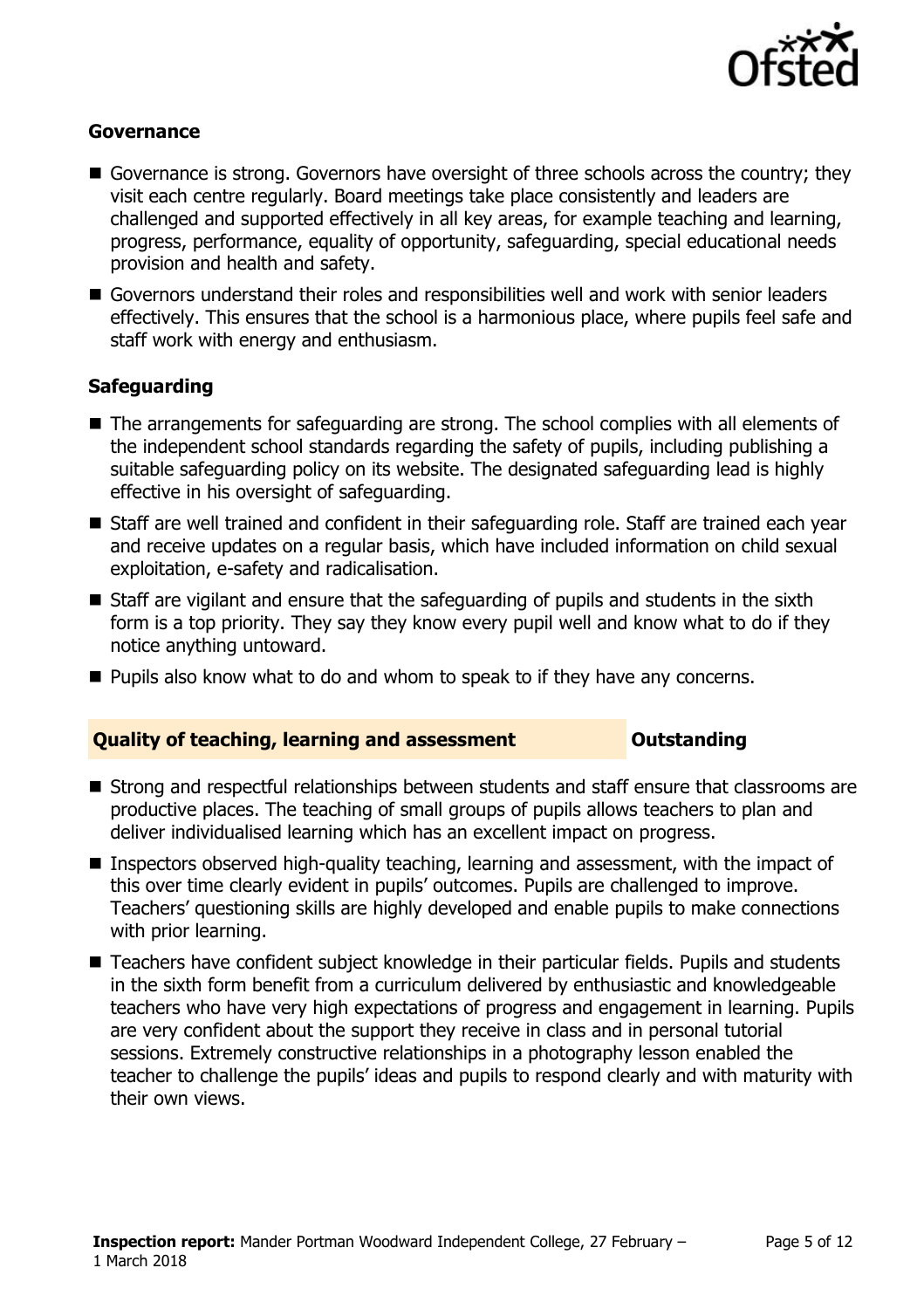

- **Pupils and students in the sixth form are extremely positive about the quality of teaching** in the school. They appreciate the one-to-one support that is available when extra levels of challenge are required. Expectations are high, but support is always available to those who need it.
- Teachers explain difficult ideas clearly. They quickly pick up and address any misconceptions. They spend time helping pupils understand subject-specific vocabulary, so that pupils can benefit fully from the lessons and written resources.
- Teachers assess pupils often. This assessment helps teachers to identify gaps in pupils' knowledge and to plan lessons to address any emerging weaknesses. Pupils welcome the feedback on how they have done, and use it constructively to improve their work.
- The leader for special educational needs provision provides quidance to teachers on how to support pupils so that they can adapt their teaching accordingly. Teachers act on this advice and, as a result, pupils who have SEN and/or disabilities make rapid progress in their learning.

#### **Personal development, behaviour and welfare <b>COU COULDER** Outstanding

#### **Personal development and welfare**

- The school's work to promote pupils' personal development and welfare is outstanding. Personal tutors and pupils often meet to deal with any challenges or difficulties the pupil may face. Mental health is a high priority. They also discuss pastoral issues, academic progress and plans for the future. Pupils said there was no bullying at the school. Pupils feel safe and secure, grow in self-confidence and become extremely successful learners.
- **Pupils welcome the opportunity to participate in extra-curricular activities. The debating** society meets weekly and pupils have opportunities to participate in charity events, sport at a nearby university, the school council and a national model United Nations challenge.
- The personal and social education programme is for all pupils and students; it takes place once a week. Pupils discuss a variety of topics, for example healthy eating, radicalisation and extremism, gender equality, fundamental British values and poverty.
- Before they join the school, pupils, their parents and senior leaders meet to discuss the pupils' aspirations and choice of subjects. Leaders are very flexible in providing the agreed programme and support any pupil who wishes to change courses if they feel they have made the wrong choice.
- Careers education is effective and impartial. Pupils are well prepared for taking steps towards higher education but there is less information about other opportunities such as apprenticeships.

#### **Behaviour**

■ The behaviour of pupils is outstanding. Expectations of both staff and the pupils themselves are high. Mutual respect underpins all aspects of the school and the way it operates. Courtesy and good manners are expected at all times.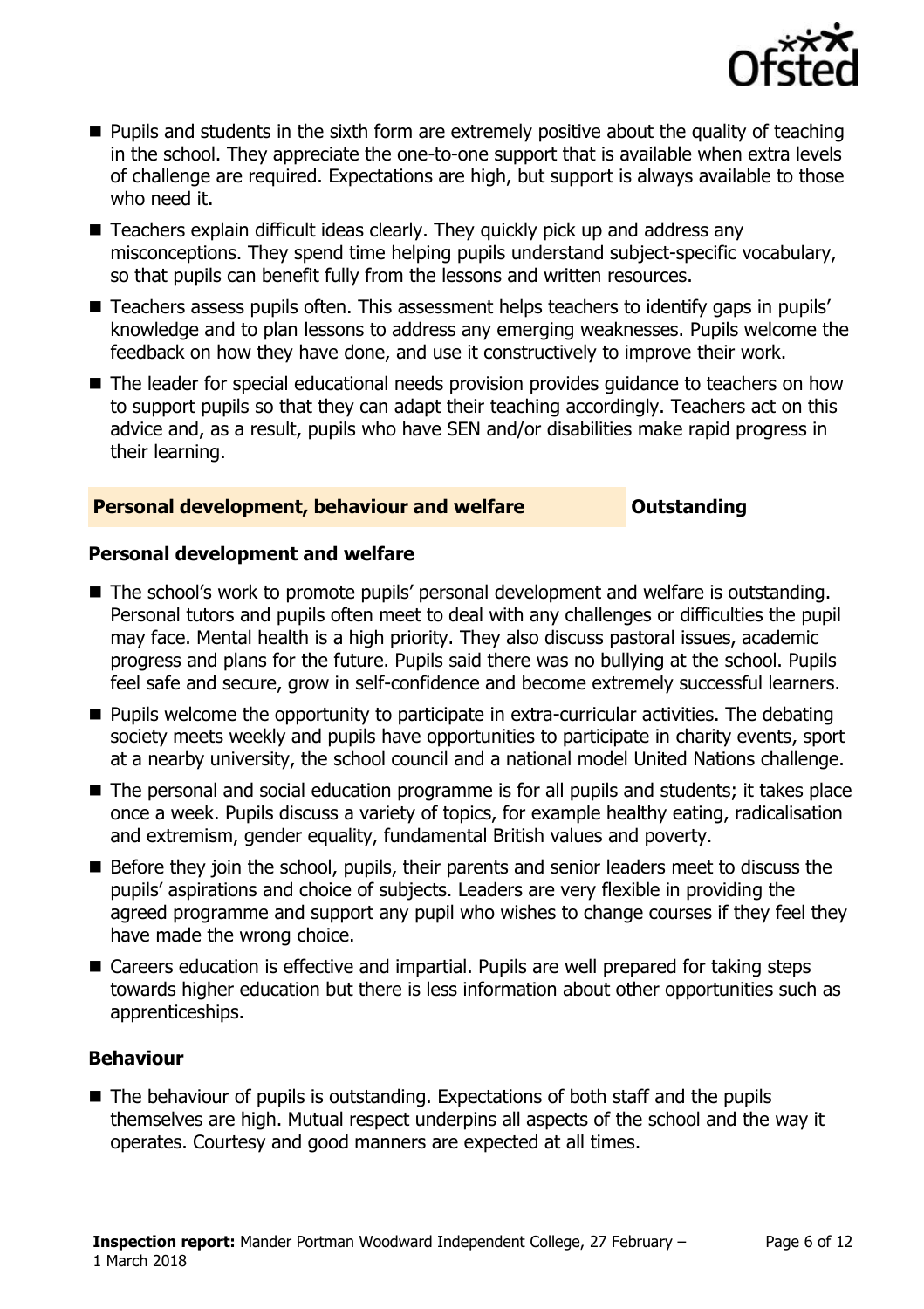

- **Inspectors were made to feel very welcome throughout the inspection. Pupils were polite,** friendly and keen to explain about the great strides in progress they are making and how positive they feel about attending the school.
- Levels of attendance are not as high as they need to be. Attendance is affected by a small number of students who have specific needs which impact on their attendance. Pupils are followed up with rigour if they are absent and the school does all it can to support them and their families. Pupils are punctual to classes.

#### **Outcomes for pupils Outstanding**

- **Pupils make outstanding progress. Teachers and leaders track individual progress** rigorously. Assessments of pupils' knowledge and understanding when they join the school and within the first few weeks of joining ensure that progress is accurately measured.
- Academic rigour goes hand in hand with high levels of pastoral care to create an environment where pupils thrive and are motivated to do well. This has an extremely positive impact on attainment and progress. Attainment is above the national average for outcomes in both GCSE and A-level examinations.
- **Pupils with SEN and/or disabilities make rapid progress because they receive excellent** support and teachers adapt their teaching to meet those pupils' needs.
- **Pupils are very articulate and use subject-specific terminology very effectively. Spoken** English is well developed within classes; pupils are keen to ask questions when they do not understand and teachers provide detailed responses with support from other members of the class. Pupils are proud of the school and are able to discuss the opportunities they have been given in a very mature manner.

### **Sixth form provision CONSISTER SIXTERS IN A SIXTER SIXTER SIXTER SIXTERS IN A SIXTER SIXTER SIXTERS IN A SIXTER**

- The school's sixth form provision is outstanding. All aspects of outstanding provision reported on prior to this section apply equally to the sixth form.
- Students in the sixth form are most likely to study four subjects and the extended project qualification, which allows them to broaden their studies and strengthen their university applications. They may reduce to three A levels in the second year. Some students come to the school on a retake programme and may attend for one year or two.
- The curriculum in the sixth form is strong and varied. Well-qualified staff teach a range of subjects, including in the sciences and arts. Retention rates are very high.
- The few students who need to enhance their English and mathematics qualifications do so. The school also offers a programme for international students who need to develop their English language further.
- Students complete a programme of study including extra-curricular activities, individual study time and access to support with future careers. Most students in the sixth form aspire to attend university after leaving, and the school is particularly successful at turning that aspiration into reality.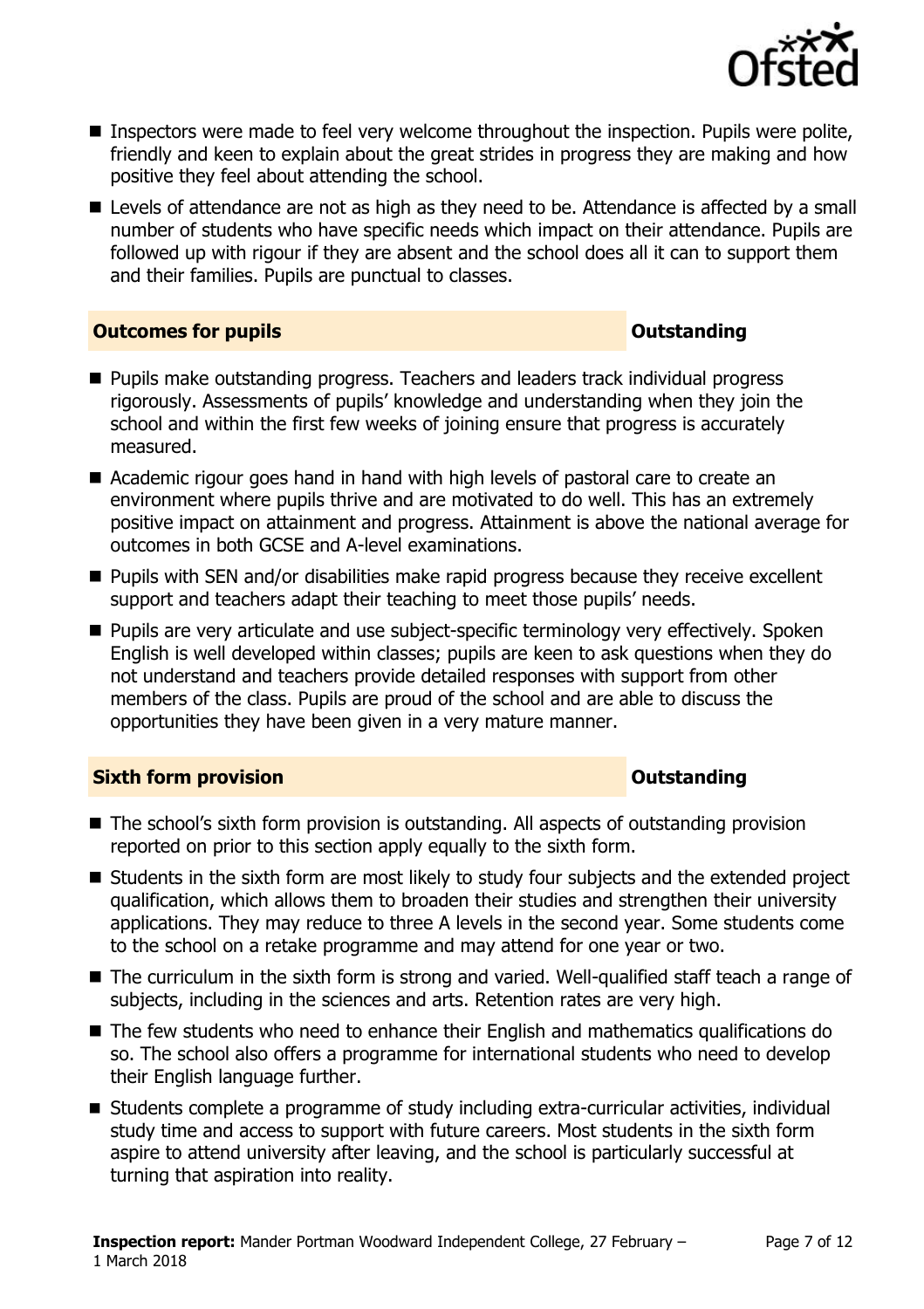

- The majority of students move on to university and enter a variety of degree-level courses, including medicine and dentistry. Staff keenly support students in their applications to university, which includes help with preparing for interviews, attending university summer schools and securing work experience. However, specific information on other opportunities for students to access when they leave the school is more restricted.
- Students are exceptionally well prepared for life at university through the personal and social education curriculum and the ethos of the school, which encourages self-reliance and individual responsibility.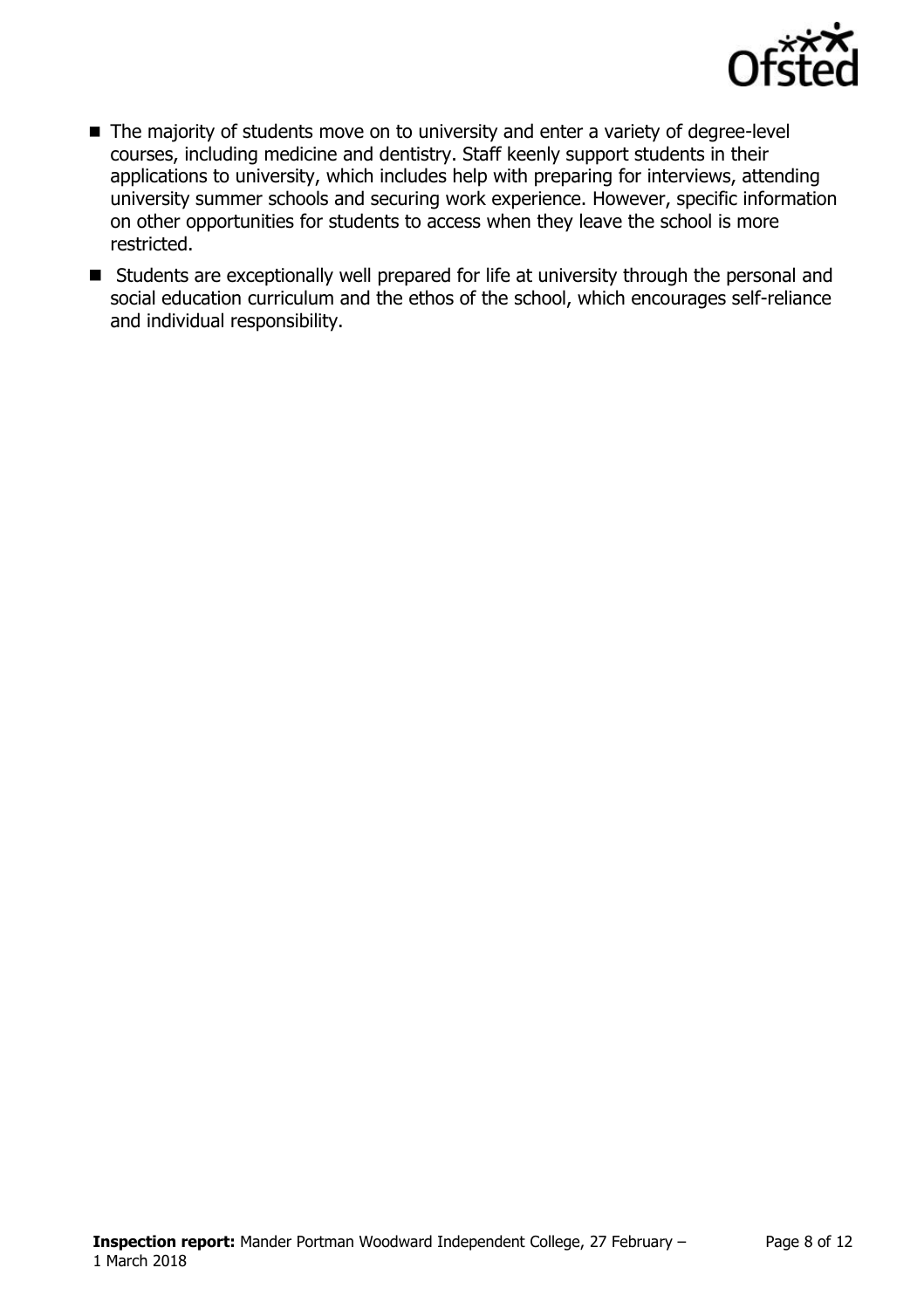

# **School details**

| Unique reference number | 103587   |
|-------------------------|----------|
| DfE registration number | 330/6079 |
| Inspection number       | 10039275 |

This inspection was carried out under section 109(1) and (2) of the Education and Skills Act 2008, the purpose of which is to advise the Secretary of State for Education about the school's suitability for continued registration as an independent school.

| Type of school                         | Other Independent School    |
|----------------------------------------|-----------------------------|
| School category                        | Independent school          |
| Age range of pupils                    | 14 to 19                    |
| Gender of pupils                       | Mixed                       |
| Gender of pupils in the sixth form     | Mixed                       |
| Number of pupils on the school roll    | 244                         |
| Of which, number on roll in sixth form | 222                         |
| Number of part-time pupils             | 24                          |
| Proprietor                             | Mander Portman Woodward Ltd |
| Chair                                  | <b>Nigel Stout</b>          |
| Headteacher                            | Mark Shingleton             |
| Annual fees (day pupils)               | From £19,278 to £20,574     |
| Telephone number                       | 01214549637                 |
| Website                                | www.mpc.ac.uk               |
| <b>Email address</b>                   | birmingham@mpw.ac.uk        |
| Date of previous inspection            | $24 - 26$ September 2014    |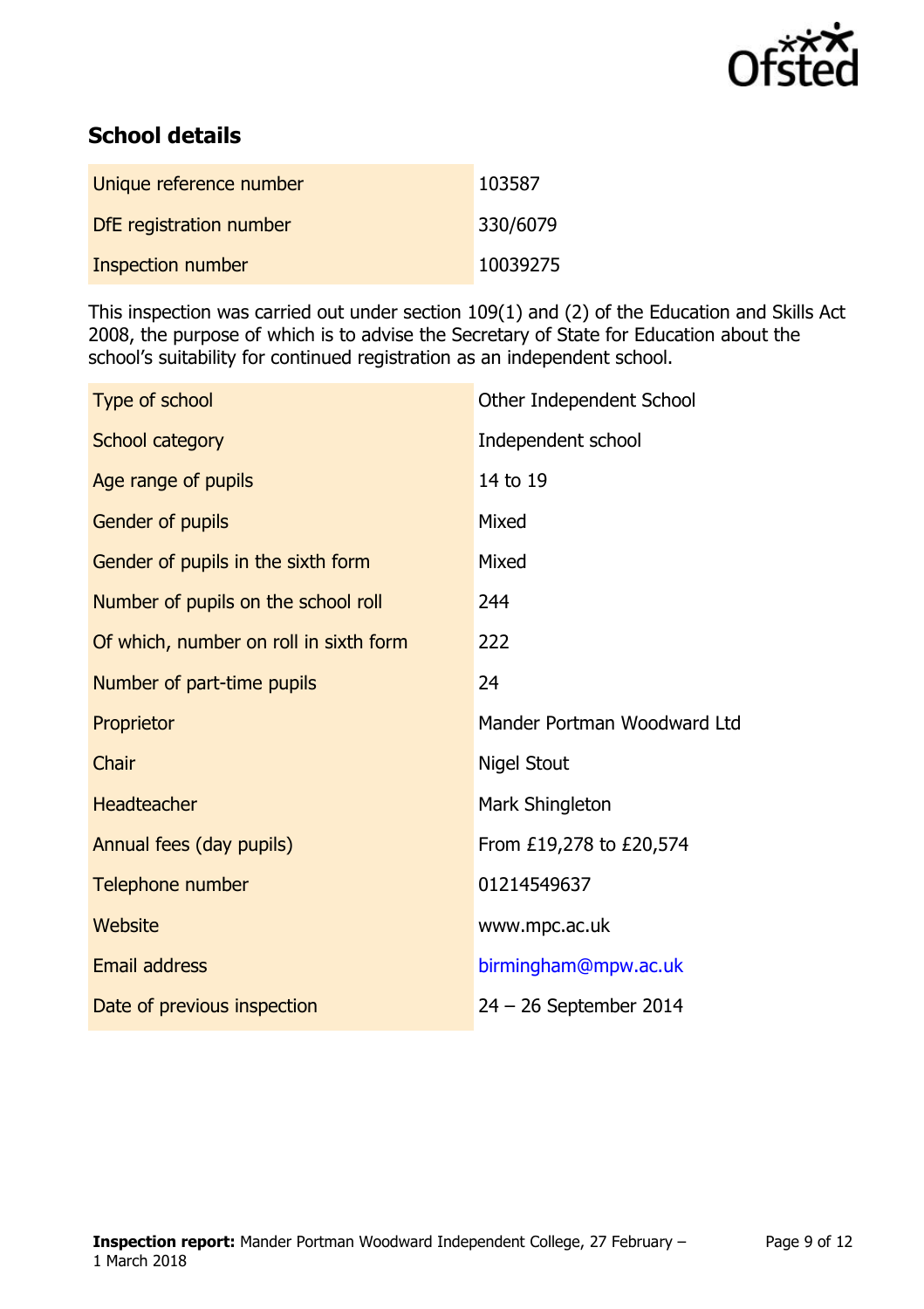

### **Information about this school**

- The overarching aim of the school is to develop the confidence, knowledge and skills of pupils. The school aims to ensure that pupils have well-grounded personal and study skills and the self-discipline to thrive.
- The school opened in September 1980 and the numbers of pupils attending has grown. New premises, which will adjoin the school, are planned for September 2018.
- **Pupils come from a variety of backgrounds. A number of pupils have had a poor** educational experiences before joining the school.
- The vast majority of pupils who attend the school do so as members of the sixth form.
- The school was last inspected in September 2014, when it was judged to be outstanding.
- There are currently seven students who have an education, health and care plan.
- The school does not make use of alternative off-site provision.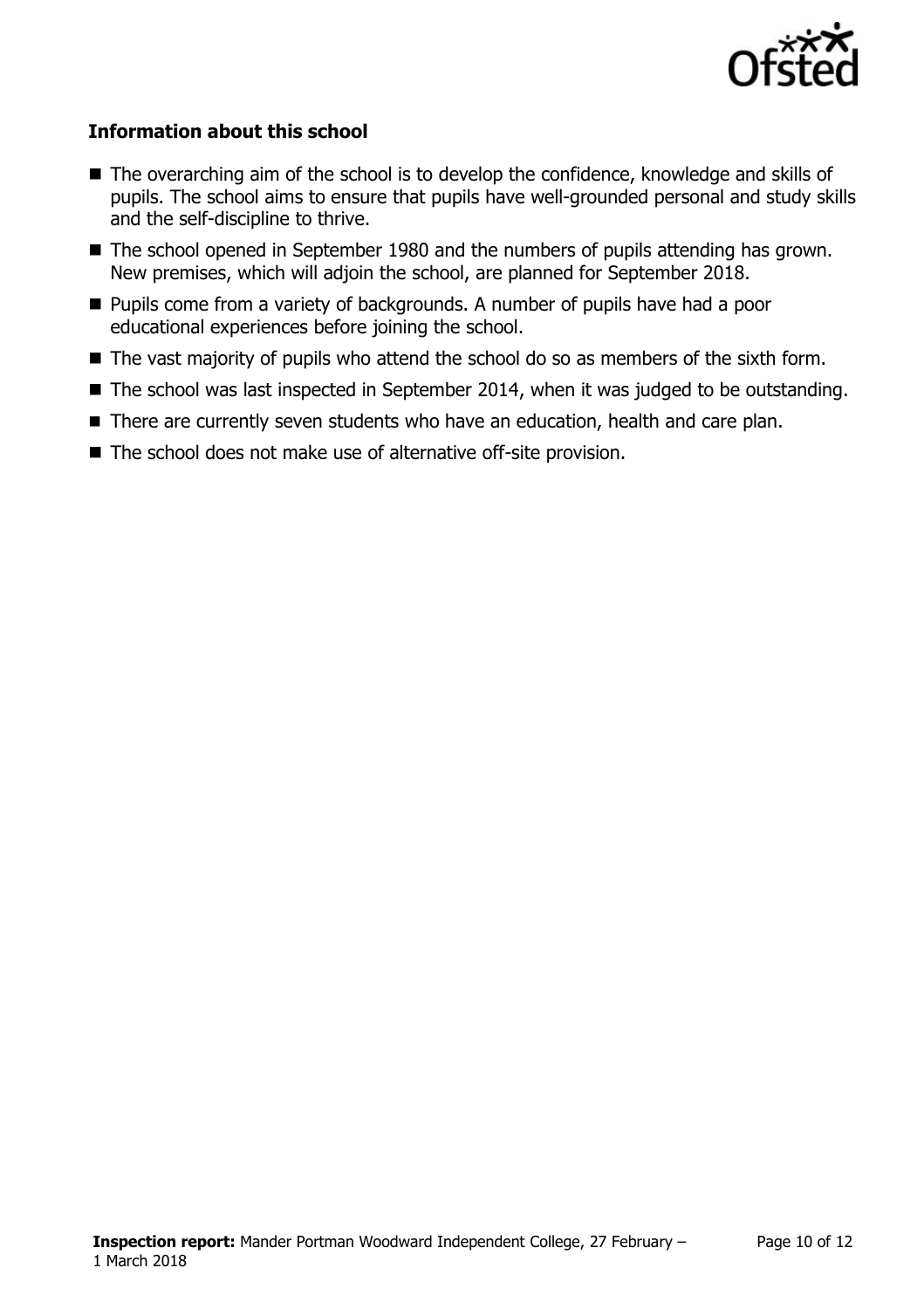

# **Information about this inspection**

- Inspectors carried out a wide range of classroom visits. During visits, inspectors talked to students about the quality of their work and assessed the progress they were making. Inspectors requested and received further work, which was then scrutinised.
- Inspectors observed behaviour in the classrooms, in the common room and around the school.
- Meetings were held with the principal, the vice-principal, the leader responsible for pupils with special educational needs and groups of staff. The lead inspector held a meeting with the chair of governors.
- Inspectors took account of 10 responses to Ofsted's online parent questionnaire and accompanying free-text responses. Inspectors also considered the views of 14 staff who completed the staff questionnaire.
- **Inspectors considered the views of pupils and students through informal conversations as** well as holding two formal meetings.
- Inspectors scrutinised a wide range of documents and policies, including those related to safeguarding and other aspects of the independent school standards. They looked at minutes of governors' meetings, information about pupil outcomes provided by the school, the school's self-evaluation of its own performance and the development plan.

#### **Inspection team**

Andrea Quigley, lead inspector **Container Container Container Container** Ofsted Inspector

**Elizabeth Ellis-Martin Club Construction Construction Construction Construction Construction Construction Construction Construction Construction Construction Construction Construction Construction Construction Constructio**